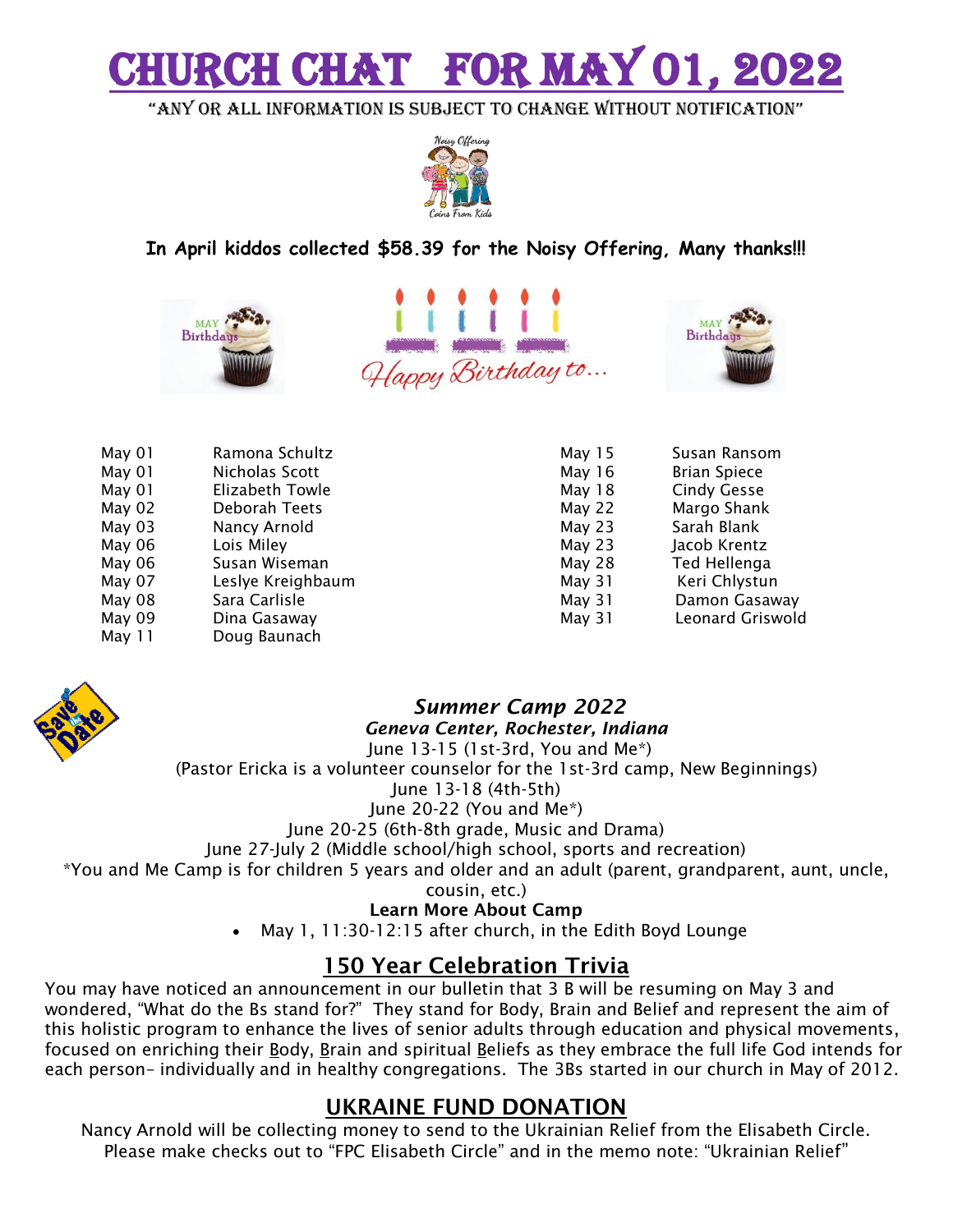

### *MEMORIALS/DONATIONS*

**The Deacons Fund** received a donation in memory of Louise Durflinger from Robin Cross. Thank you for your thoughts and kindness!



#### **CONGREGATIONAL WORK SESSION**

Saturday, May  $7<sup>th</sup>$  from 9-11a.m.

Take pride in our beautiful building by coming out and spending some great time with a little work and

a lot of fellowship! Thank you

Building & Grounds Committee



- May 02 Pastor Ericka off
	- May 03 10:00 a.m. 3B in the Edith Boyd Lounge
- May 03 10:00 a.m. FPC at Rittenhouse
	- $\uparrow$  May 03 1:00 p.m. FPC at Silver Birch
	- ₩. May 04 12:00 p.m. WAM meeting in the library
- ₩. May 04 4:30 p.m. Building and Grounds meeting
- $\textcolor{red}{\textbf{4}}$  May 05 10:00 a.m. 3B in the Edith Boyd Lounge
- $\ddot{*}$  May 06 Office Closed, Pastor Ericka available by appointment
- May 07 9:00 a.m. Congregational Work Session
- $\textcolor{red}{\downarrow}$  May 07 at 11:30 a.m.-1:00 p.m. Soup Kitchen
- May 08 10:00 a.m. Worship Service



Attention all you "Bees" out there: After a 2-year hibernation, the bees are scheduled to start exercising, laughing, and praying on Tuesdays and Thursdays from 10:00 to 11:00 in the Edith Boyd Lounge, beginning May 3, until July 21, when we break until the fall session. If you are a new person wanting to join, contact Lois or Alice.

## **ADULT CURRICULUM GUIDES TIME TO GET YOUR ORDER SUBMITTED**

. The guides "Live in Community" (June) and "Honor God's Diversity" (July) are ready to be ordered. The **last day** to place your order for these two guides is **May 15th**. When you place your order, please either go to PayPal to make your payment or to pay by check you can mail it, put in Sunday's offering plate or drop it off at the office. If paying by cash you MUST have exact change, we do not have a way to make change.

We will post when the guides are in and are ready for pick up.

Please use the link below to place your order, if you care to have one or contact Diane Yettaw in the office. **In the future, please use this link to reserve your \$8.00 copy <https://forms.gle/HnAUDV7gcygxYEhU6> This can also be found on Facebook or scan this bar code:**





Children in Need flowers still have some dates to fill and would like to fill them soon: July 24<sup>th</sup> and 31<sup>st</sup> August 14<sup>th</sup> October 16th

The cost is \$35.00. The money goes into the Children In Need Fund, which is used to help families to pay things like water bills, NIPSCO, etc. To qualify for these funds, there must be children living in the home. Flower Chart We have other dates later in the year and will post them when it gets closer to those dates. Any guestions contact the office or speak with Penny Russell. Thank you

#### **2022 BIRTHDAY OFFERING**

This year's birthday offering will be collected on May 8, 2022. The monies collected will be distributed as follows:

- $\triangleright$  \$80,000 collected goes to McCleary House Transitional Housing in Farmington, Maine.
- $\triangleright$  \$105,000 of the collected monies will be awarded to the Presbyterian Church in Lares, Puerto Rico to improve their kitchen to enable them to feed the hungry.

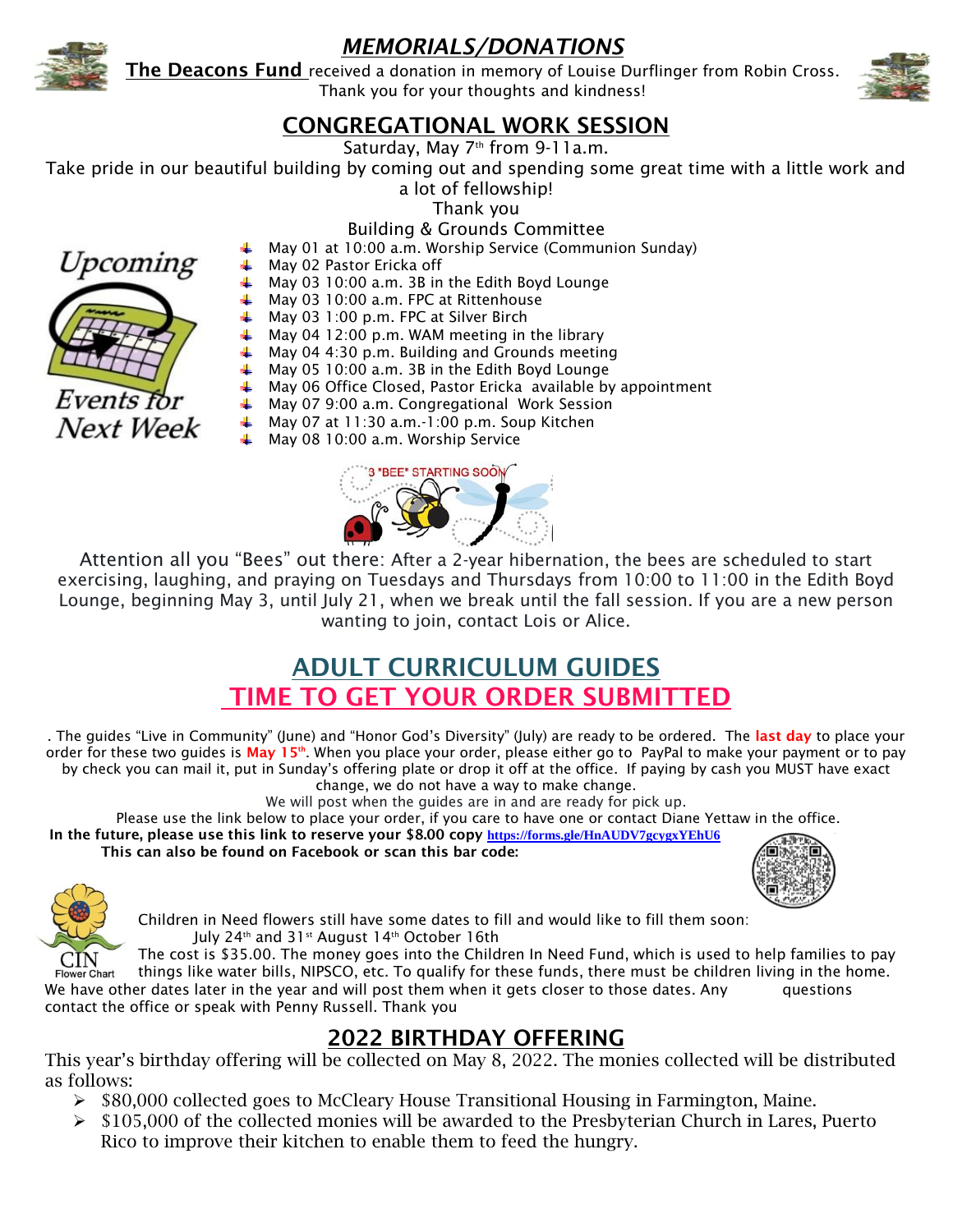#### **SESSION UPDATE FROM LAST MEETING ON 4/27/22:**

Dear Congregation Members,

At our regular stated session meeting these are some highlights discussed:

**Starting Sunday (5/1/22) we will begin serving communion 'pre-pandemic' normal! If you choose to continue to use the prepared cups, there will be some available at the narthex.**

Session approved a summer beach party for the tweens, the date will be forthcoming.

Session approved a table for representation use for Pride Fest this year, date TBD.

New coffee machines are coming! These will replace the ones used previously that were hooked up to a waterline. The new ones will **not** be hooked up to a waterline.

Looking forward to more 'normal' type events in our future!

Respectfully,

Laura Kittle, Clerk of Session

#### **2022 BIRTHDAY OFFERING**

This year's birthday offering will be collected on May 8, 2022. The monies collected will be distributed as follows:

- $\triangleright$  \$80,000 collected goes to McCleary House Transitional Housing in Farmington, Maine.
- $\triangleright$  \$105,000 of the collected monies will be awarded to the Presbyterian Church in Lares, Puerto Rico to improve their kitchen to enable them to feed the hungry.

#### **You're Invited - Third Sunday**

*Who: Melissa DeSutter What: PACE - Program of All-Inclusive Care for the Elderly When: May 15 Time: 11:15-11:45 Where: Undercroft*

On Third Sundays throughout the year, the Mission Committee will be inviting speakers from community organizations in our area. Catch the news about what is happening in the neighborhood; learn about services that are available; meet the people who are helping to make our town a better place to live. Join us for coffee, tea, and community!

*I am about to do a new thing; now it springs forth. Do you not see it? - Isaiah 43:19*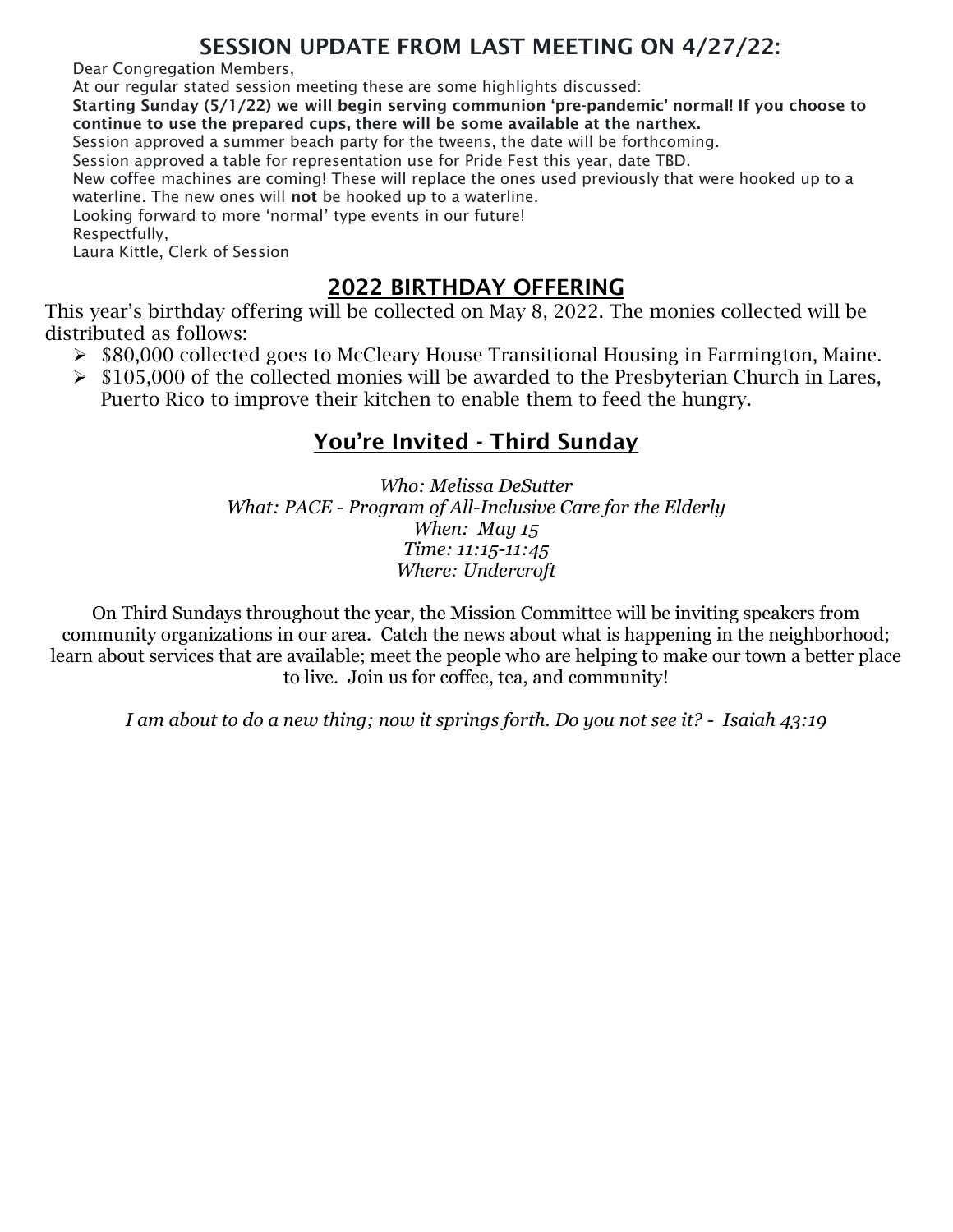# **ELEVATOR FUND CAMPAIGN**

#### TARGET: \$150,000.00 (100%) GRAND TOTAL ACHIEVED \$1,150.00 (1%)